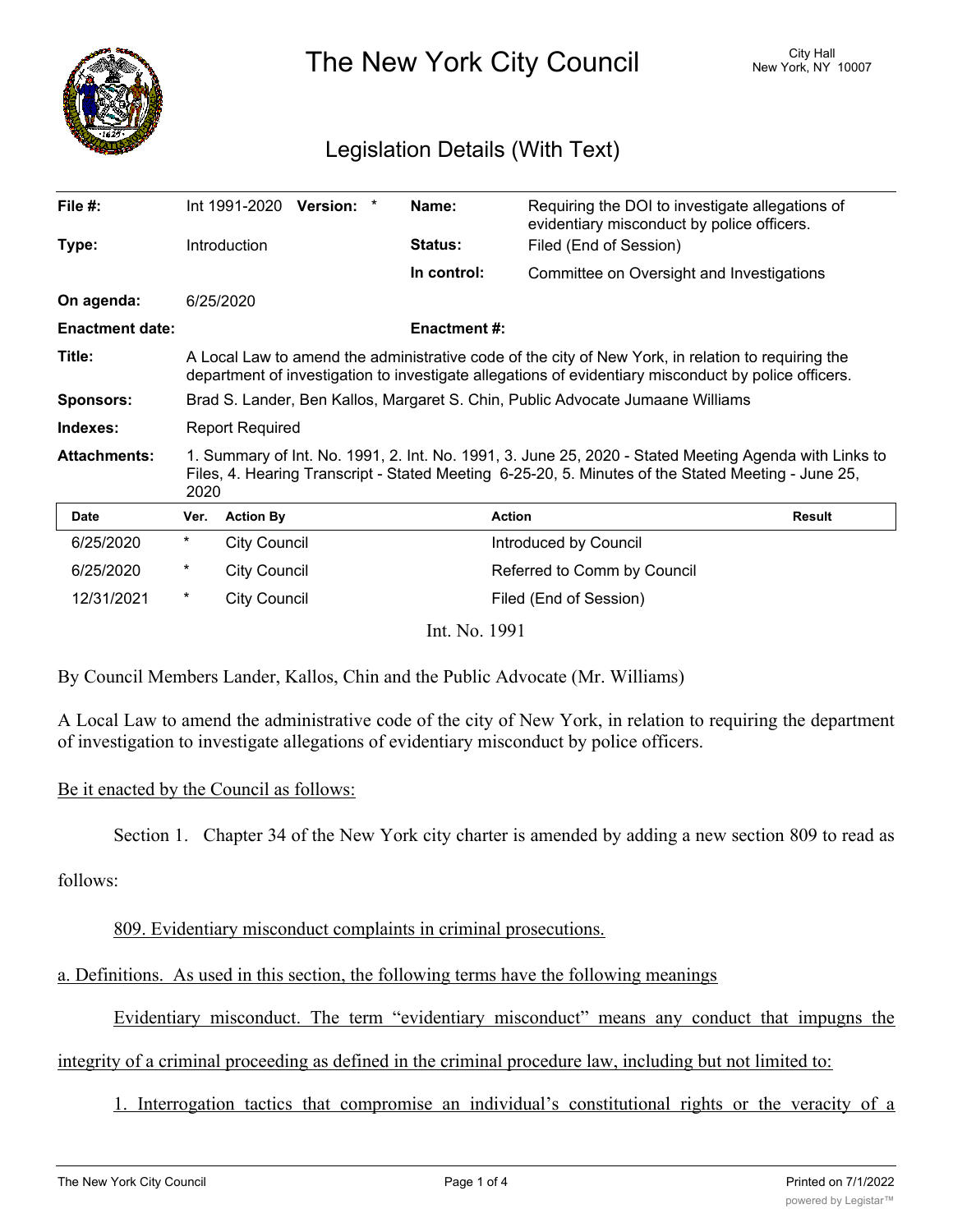### **File #:** Int 1991-2020, **Version:** \*

suspect's statement;

2. Providing false or misleading testimony or information, or colluding with other individuals to provide such testimony or information to a court or District Attorney;

3. Withholding relevant exculpatory evidence;

4. Failing to follow NYPD protocols related to the use of body-worn cameras;

5. Failing to preserve and disclose to a District Attorney in a timely manner evidence or reports that are discoverable pursuant to state law or

6. Conducting identification procedures in a manner likely to compromise the integrity of the witness identification or the reliability of the witness.

Interested parties. The term "interested parties" means any defendant, prosecutor, attorney, judge, court attorney, police officer, or other individual who has evidence that an officer engaged in evidentiary misconduct.

b. The department shall create within 180 days and maintain an online referral system for receiving complaints from interested parties alleging evidentiary misconduct. The department shall coordinate with the mayor's office of criminal justice to notify defense organizations, district attorneys, court staff, and any other interested parties regarding the procedures for filing such a complaint.

c. Investigation of complaints. After receiving a complaint, the department shall fully investigate the merits of the complaint by reviewing all relevant documents provided by the interested party, all available court records including transcripts of any testimony, and any relevant information in the possession of the New York police department including contemporaneous reports, notes, and other case information associated with the arrest. The department may seek to interview the officer who is the subject of the complaint. The department shall not inspect any personnel file or disciplinary record in connection with the investigation.

2. Upon review of the relevant documentation, the department shall substantiate any case in which it determines that the officer engaged in conduct that impugns the integrity of any criminal court process. The department shall notify the relevant interested party or parties of its determination.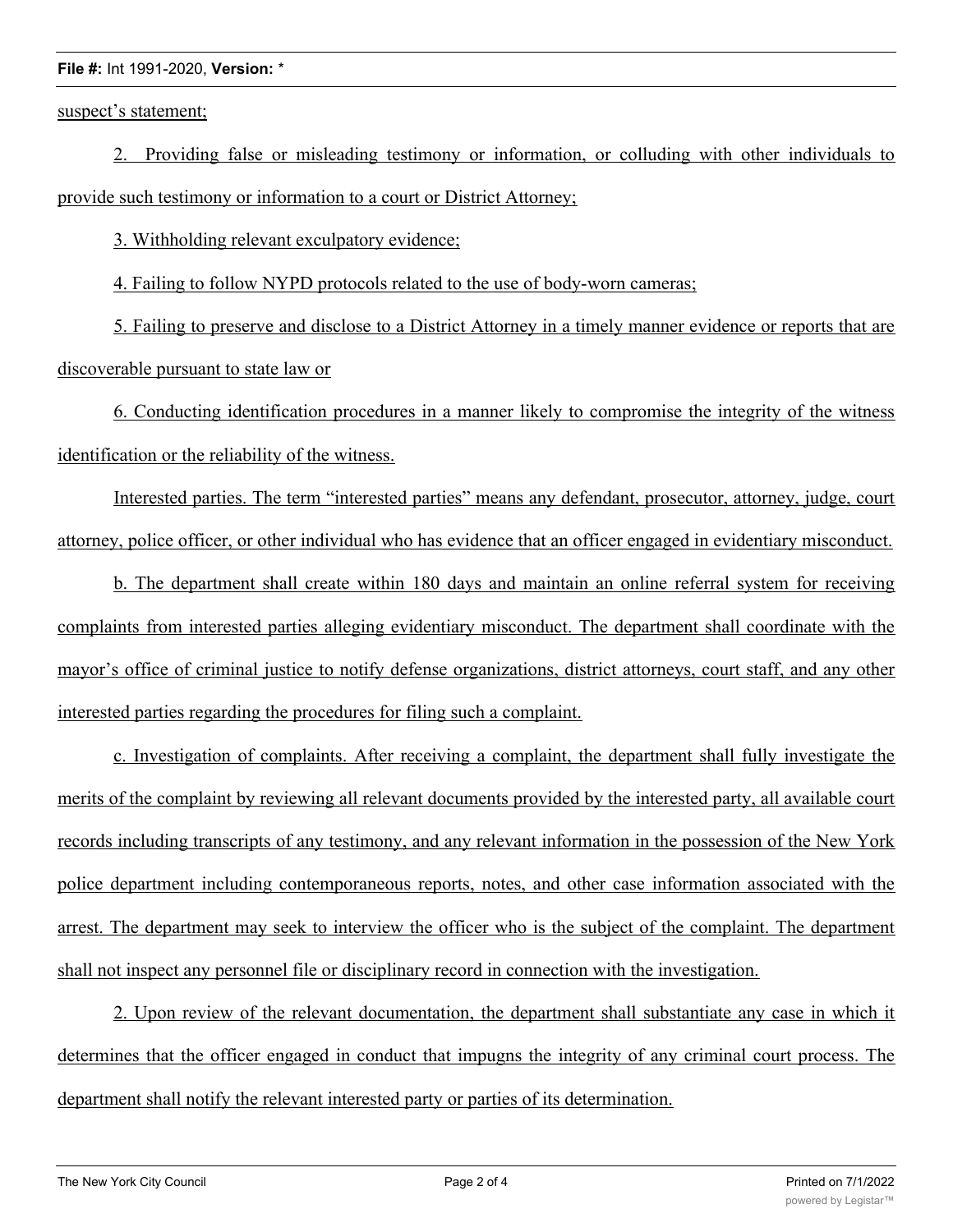#### **File #:** Int 1991-2020, **Version:** \*

d. Investigation of substantiated cases. For each complaint substantiated pursuant to subdivision c of this section, the department shall make a determination as to whether a preponderance of the evidence indicates that the evidentiary misconduct was knowing or intentional.

1. For any evidentiary misconduct that the department determines was willful, knowing or intentional, the department shall:

(a) determine whether the evidentiary misconduct is part of a pattern of officer misconduct by obtaining records relating to prior arrests, obtaining transcripts of prior court testimony, seeking an order from a criminal court judge to inspect any sealed records that are relevant to the investigation, requesting any relevant documentation from the District Attorney in the county in which the prosecution occurred, reviewing any state or federal civil litigation involving the officer, and by viewing body camera footage of the officer. The department shall not review any personnel records in connection with its investigation

(b) publish a report describing its conclusions about the officer's evidentiary misconduct; and

(c) deliver a copy of such report to the relevant interested party or parties and the District Attorneys in all five counties.

2. For any evidentiary misconduct for which the department determines that there was insufficient evidence to establish was a willful, knowing or intentional act, the department shall deliver a report describing such misconduct to the internal affairs bureau of the New York City police department for further investigation and a recommendation for whether the complaint warrants retraining of one or more members of service or disciplinary action against one or more members of service.

3. For any evidentiary misconduct that constitutes a criminal offense, the department shall refer the case to the appropriate District Attorney.

e. Reporting. Within 60 days of the end of each calendar year, the department shall post on its website a report including:

1. For each type of evidentiary misconduct, the following information for the prior calendar year: the